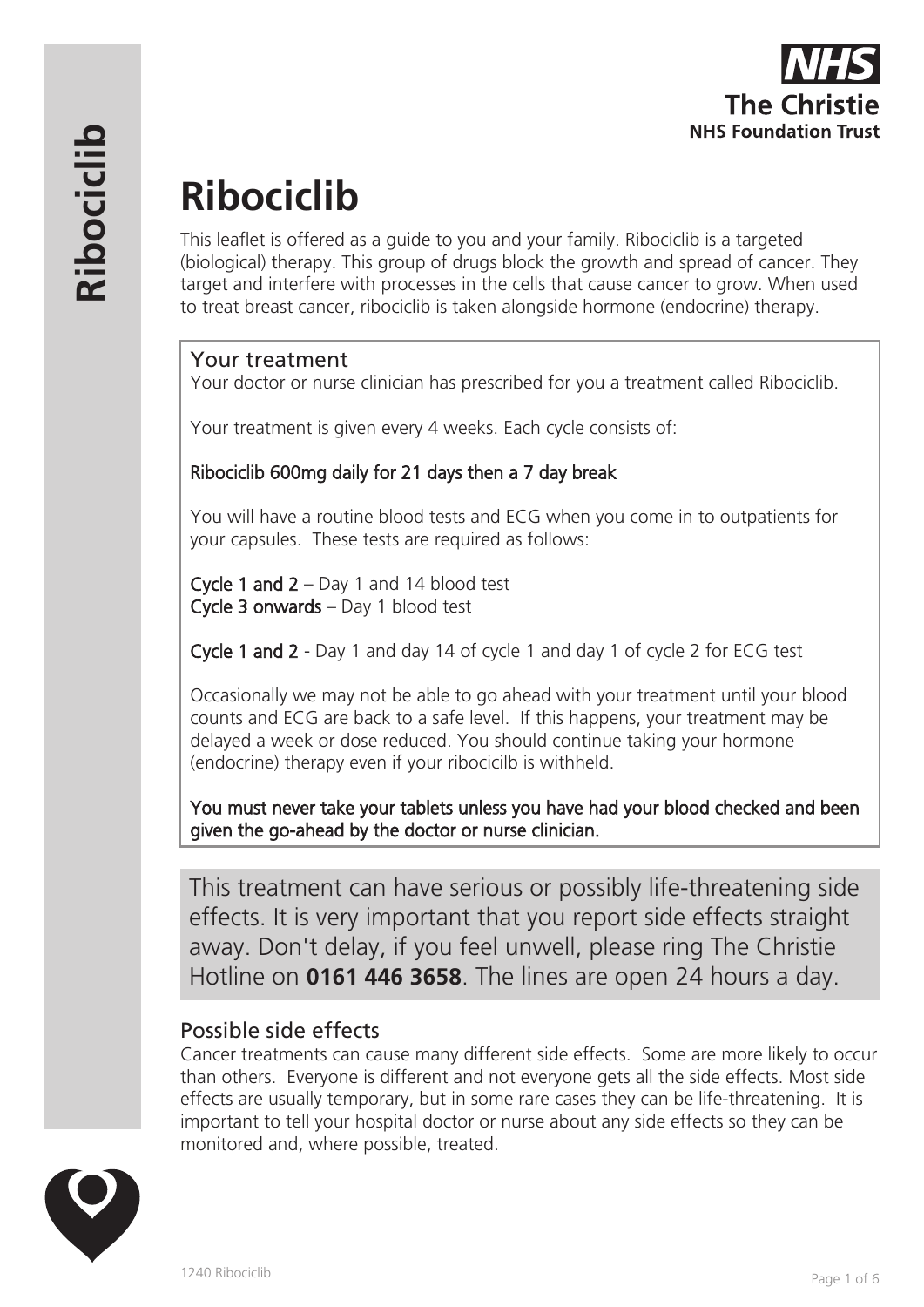# Increased risk of serious infection

You may be vulnerable to infection while you are having treatment. Minor infections can become lifethreatening in a matter of hours if left untreated. Symptoms of infection include fever, shivering, sweats, sore throat, diarrhoea, discomfort when you pass urine, cough or breathlessness. We recommend that you use a digital thermometer so you can check your temperature. You can buy one from your local chemist.

#### If you feel unwell, you have symptoms of an infection or your temperature is 37.5ºC or above, or below 36ºC contact The Christie Hotline straight away.

# Common side effects (more than 1 in 10)

# • Anaemia (low number of red blood cells)

While having this treatment you may become anaemic. This may make you feel tired and breathless. Let your doctor or nurse know if these symptoms are a problem. You may need a blood transfusion.

# • Neutropenia (Low number of white blood cells)

While having this treatment you may become neutropenic. You may not be aware of this or feel any different but can be more susceptible to infections. You may need a deferral from treatment or a dose reduction.

# • Bruising or bleeding

This treatment can reduce the production of platelets which help the blood clot. Let your doctor know if you have any unexplained bruising or bleeding, such as nosebleeds, bloodspots or rashes on the skin, and bleeding gums. You may need a platelet transfusion.

#### • Loss of appetite

If you experience a loss of appetite, please be sure to tell your doctor or nurse at your next hospital visit.

#### • Sore eyes

You may get a dry, gritty feeling in your eyes following treatment. If this happens, using Hypromellose eye drops will help to ease the discomfort. If the problem persists contact this hospital. Your eyes may also water. This will improve in time and needs no specific treatment.

#### • Heart changes

You will need a routine ECG with this treatment on cycle 1 and 2. This will check to assure you do not have any ECG changes on this treatment. Your doctor will check your ECG and make any changes to treatment if necessary.

# • Nausea and vomiting (sickness)

The severity of this varies from person to person If you feel or are sick, contact your GP or this hospital to get some anti-sickness medication.

# • Diarrhoea (Warning!)

If this becomes a problem at any point during your treatment, please contact The Christie Hotline on 0161 446 3658 for advice. If you develop severe diarrhoea, it is important to contact The Christie straight away as this may be the sign of a serious infection. Don't delay!

#### • Sore mouth

Your mouth may become sore or dry, or you may notice small mouth ulcers during this treatment. Drinking plenty of fluids and cleaning your teeth regularly and gently with a soft toothbrush can help to reduce the risk of this happening. we can prescribe a mouthwash for you to use during treatment. You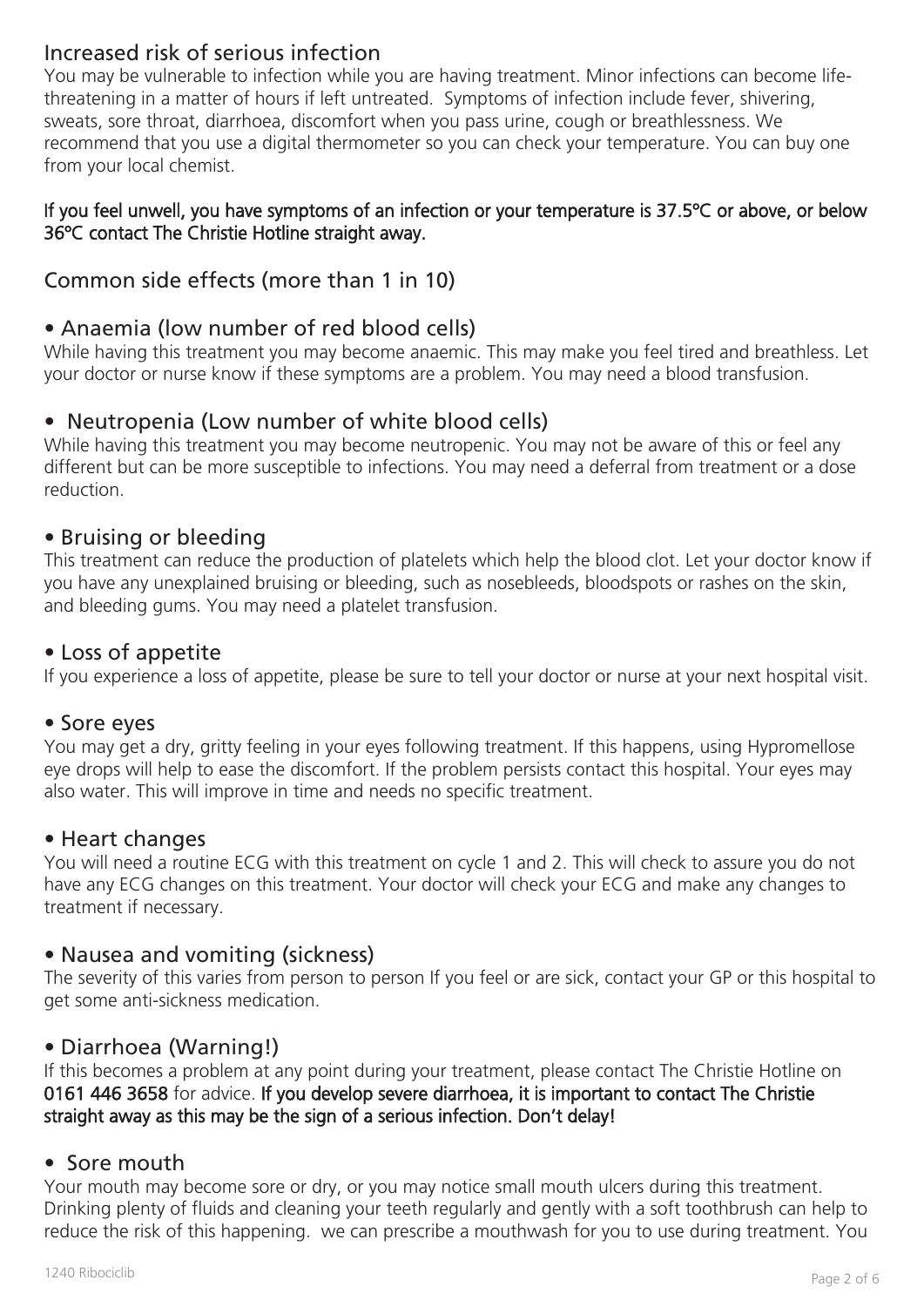can dilute this with water if your mouth is sore. Ask your doctor or nurse for further advice. If you continue to have a sore mouth, contact The Christie Hotline.

# • Constipation

You may become constipated. Try to drink plenty of fluids and eat foods high in fibre. Tell your doctor who may prescribe a suitable laxative. Ask the staff for a copy of 'Eating: help yourself' which has useful ideas about diet when you are having treatment. Please contact The Christie Hotline if your constipation lasts more than 3 days or you experience abdominal discomfort.

#### • Breathlessness

This treatment can make you feel breathless. Tell your doctor if this develops whilst you are having this treatment.

#### • Heartburn

This treatment can cause discomfort and indigestion. If you experience this please contact The Christie Hotline. Heartburn can be treated with medication from your GP.

# • Hair thinning

Some hair loss may occur during treatment, including body and facial hair. It is advisable to avoid perms, colours, use of hot brushes and vigorous frequent washing that could increase hair loss. Please remember that this is a temporary side effect and your hair will grow back when your treatment is completed. Very rarely, hair loss may be permanent.

The Maggie's Centre runs a Talking Heads hair loss support workshop for anyone who is anticipating or experiencing hair loss (both men and women). These sessions cover the practicalities of hair loss as well as offering support with its emotional impact. Contact Maggie's on 0161 641 4848 or email manchester@maggiescentres.org

#### • Skin rash

You may develop a skin rash. This is usually mild and easily treated. Please tell your doctor on your next visit.

# • Liver problems

This treatment can occasionally cause abnormal liver blood tests. This is rarely very severe, but your liver function will be monitored every time you come to the clinic for your treatment.

# • Lethargy

Some treatment may make you feel tired and lacking in energy. It can be frustrating when you feel unable to cope with routine tasks. You may benefit from additional support during your treatment. Complementary therapies may be helpful. Speak to your nurse or doctor for further information. If necessary, take time off work. Gentle exercise, such as walking, can be beneficial.

#### • Insomnia

Some treatment can affect your ability to sleep. If this problem persists tell your doctor.

#### • Headache

You may experience headaches from this treatment. If this problem persists tell your doctor.

#### • Low blood pressure

You may feel faint whilst taking this medication. If you feel lightheaded or faint, tell your doctor immediately.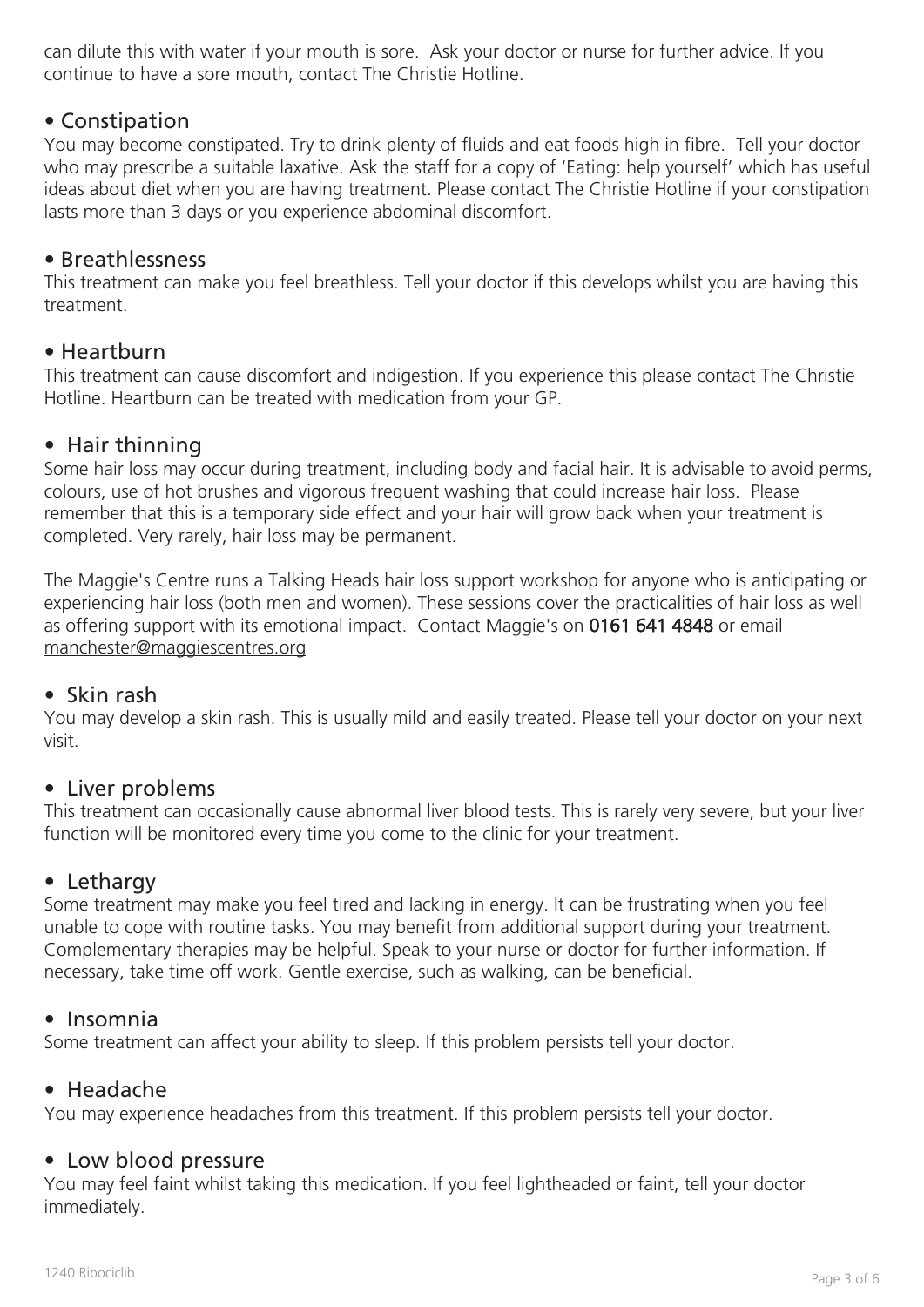# • Back pain

This treatment can occasionally cause back pain. If this symptom persists tell your doctor.

# • Peripheral oedema

This treatment can occasionally cause fluid collection, such as in your ankles. You must tell your doctor if this symptom persists.

# Serious and potentially life threatening side effects

In a small proportion of patients treatment can result in very severe side effects which may rarely result in death. The team caring for you will discuss the risk of these side effects with you.

# Sex, contraception and fertility

Protecting your partner and contraception We recommend that you or your partner use a condom during sexual intercourse while you are receiving treatment. The treatment may be dangerous to unborn babies and this will also protect you and your partner from any medication that may be present in semen and in the vagina. If you suspect that you may be pregnant please tell your doctor immediately.

# Late side effects

Some side effects may become evident only after a number of years. In reaching any decision with you about treatment, the potential benefit you receive from treatment will be weighed against the risks of serious long term side effects to the heart, lungs, kidneys and bone marrow. With some drugs there is also a small but definite risk of developing another cancer. If any of these problems specifically applies to you, the doctor will discuss these with you and note this on your consent form.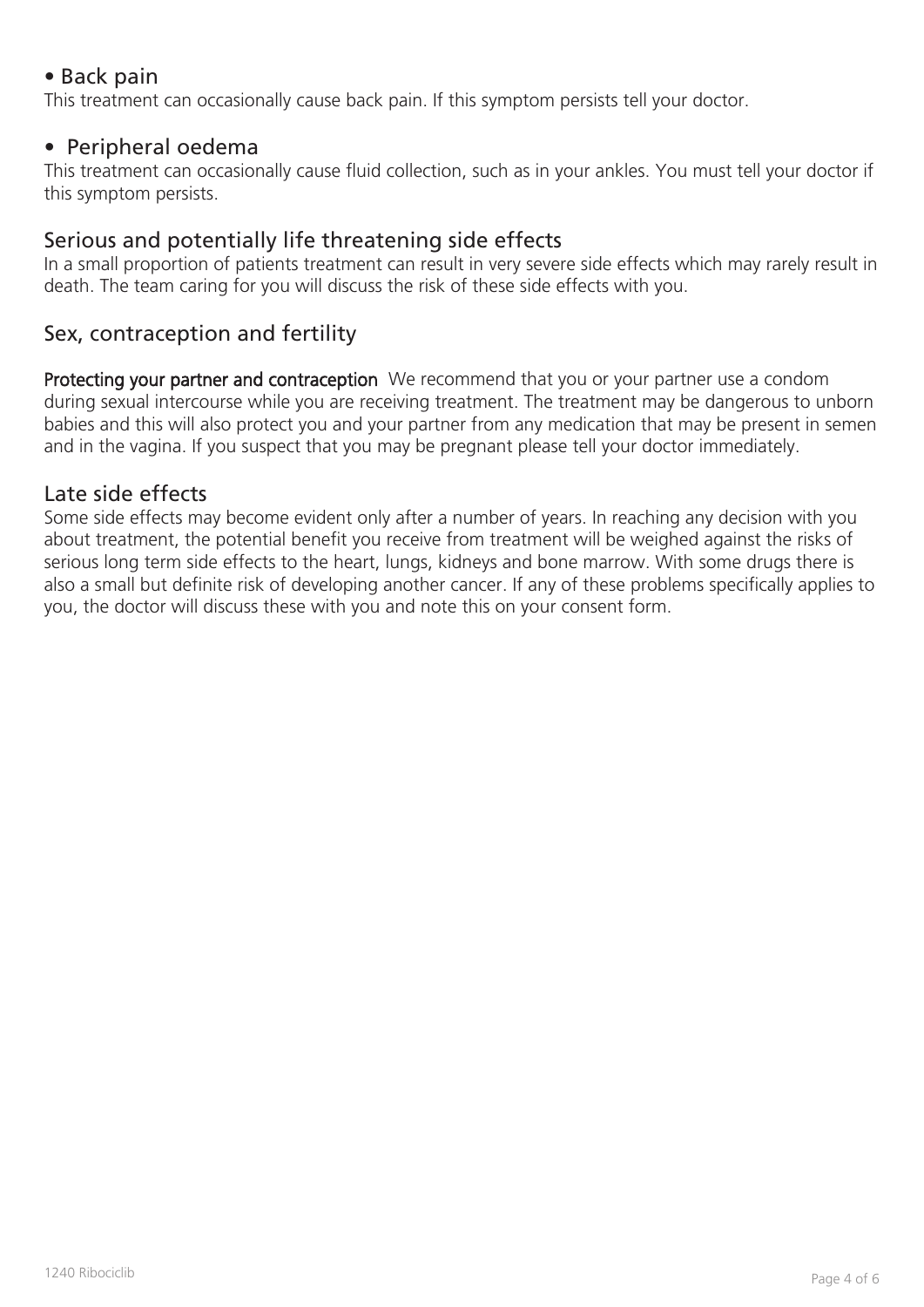# **Contacts**

If you have any general questions or concerns about your treatment, please ring the area where you are having treatment:

- Administration enquiries 0161 918 7606/7610
- Treatment centre nurses 0161 918 7171
- Clinical trials unit 0161 918 7663

For advice ring The Christie Hotline on 0161 446 3658 (24 hours)

Your consultant is: .....................................................................

Your hospital number is: ...........................................................

Your key worker is: ....................................................................